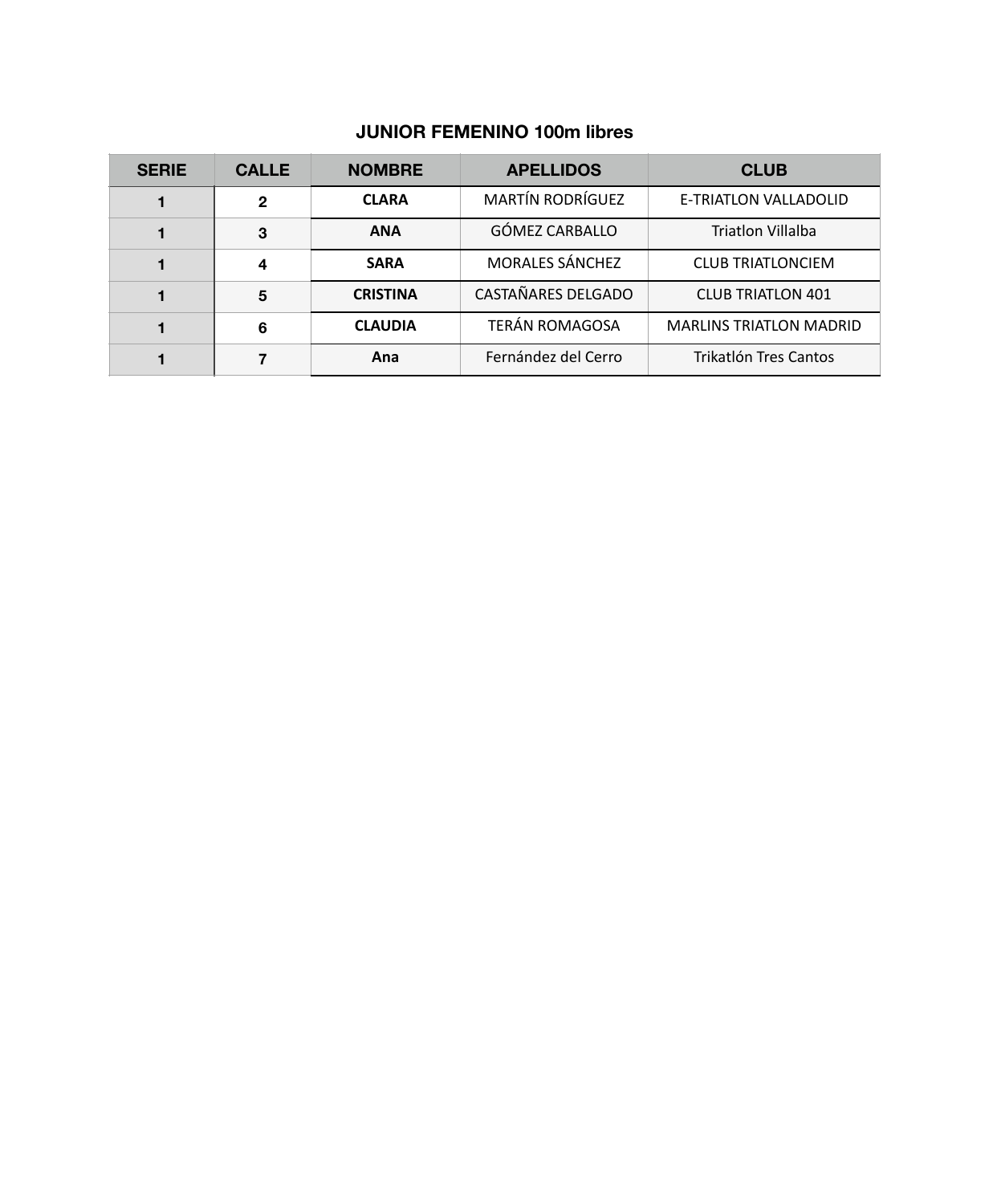## **JUNIOR MASCULINO 100m libres**

| <b>SERIE</b>   | <b>CALLE</b> | <b>NOMBRE</b>    | <b>APELLIDOS</b>      | <b>CLUB</b>                    |
|----------------|--------------|------------------|-----------------------|--------------------------------|
| $\overline{2}$ |              | <b>SERGIO</b>    | QUIROGA RODRÍGUEZ     | Club Triatlon Boadilla - BeOne |
| $\overline{2}$ | $\mathbf{2}$ | <b>FRANCISCO</b> | <b>CUEVAS BARANDA</b> | <b>Triatlon Villalba</b>       |
| $\mathbf{2}$   | 3            | <b>IVÁN</b>      | <b>TORRES NEGRETE</b> | Club Triatlon Boadilla - BeOne |
| $\mathbf{2}$   | 4            | <b>Iván</b>      | Marchamalo Sama       | Club Triatlon Boadilla - BeOne |
| $\mathbf{2}$   | 5            | <b>BACHIR</b>    | CAÑIZARES GALAN       | <b>CLUB TRIATLONCIEM</b>       |
| $\mathbf{2}$   | 6            | <b>NICO</b>      | FISCHER LÓPEZ         | C.D. VALDEBEBAS                |
| $\mathbf{2}$   |              | <b>SERGIO</b>    | <b>MARTIN LOPEZ</b>   | TRI INFINITY MÓSTOLES          |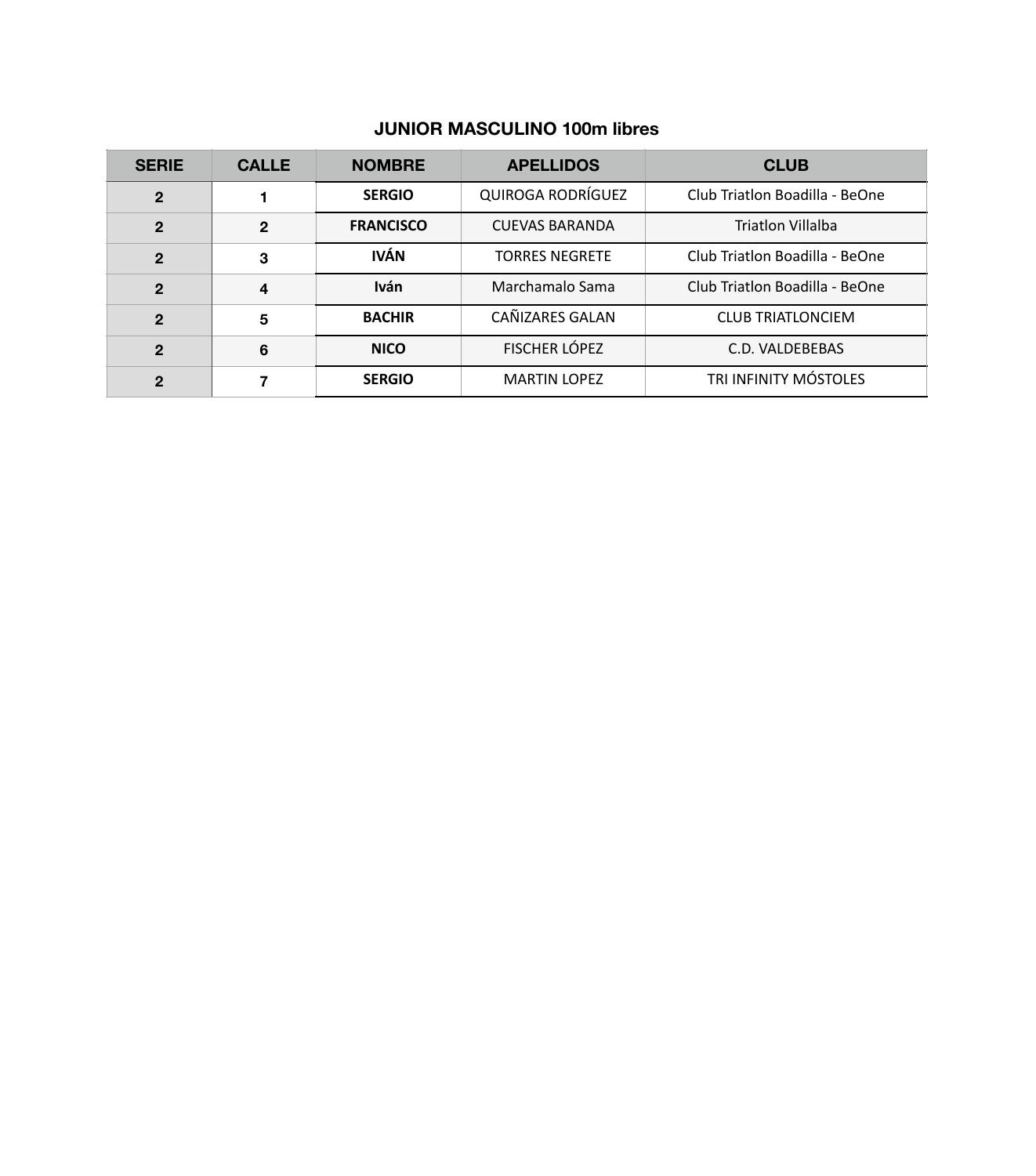# **PARATRIATLÓN 200m libres**

| <b>SERIE</b> | <b>CALLE</b> | <b>NOMBRE</b> | <b>APELLIDOS</b> | <b>CLUB</b>                     | <b>CATEGORÍA</b> |
|--------------|--------------|---------------|------------------|---------------------------------|------------------|
| 3            | $\mathbf{2}$ | Eva María     | Cambero Roldán   | AD TRIATLÓN ECOSPORT ALCOBENDAS | <b>PTSVI</b>     |
| 3            | 3            | <b>ANDREA</b> | MIGUELEZ RANZ    | <b>CLUB TRIATLON 401</b>        | PTS3             |
| 3            | 4            | <b>Marta</b>  | Francés Gómez    | AD TRIATLÓN ECOSPORT ALCOBENDAS | PTS4             |
| 3            | 5            | <b>SAMUEL</b> | RODRIGUEZ MASIAN | AD TRIATLÓN ECOSPORT ALCOBENDAS | PTS4             |
| 3            | 6            | Sergio        | Molina Martín    | <b>CLUB TRIATLON 401</b>        | No clasificado   |
| 3            |              | <b>Diego</b>  | Molina Martín    | <b>CLUB TRIATLON 401</b>        | No clasificado   |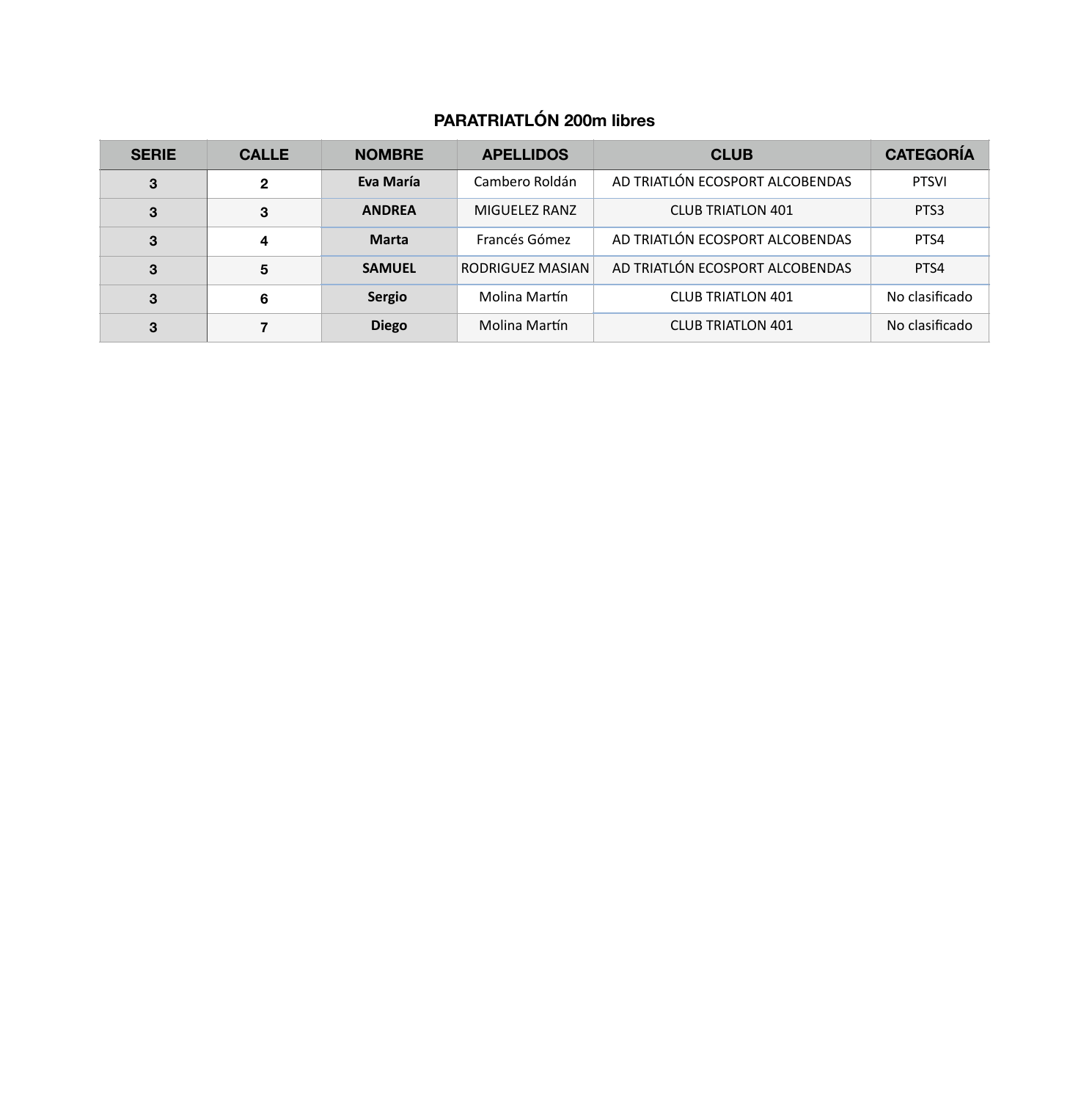#### **JUNIOR FEMENINO 400m libres**

| <b>SERIE</b>     | <b>CALLE</b> | <b>NOMBRE</b>   | <b>APELLIDOS</b>        | <b>CLUB</b>                    |
|------------------|--------------|-----------------|-------------------------|--------------------------------|
| $\boldsymbol{4}$ | $\mathbf{2}$ | <b>CLARA</b>    | <b>MARTÍN RODRÍGUEZ</b> | E-TRIATLON VALLADOLID          |
| $\boldsymbol{4}$ | 3            | <b>ANA</b>      | GÓMEZ CARBALLO          | <b>Triatlon Villalba</b>       |
| $\boldsymbol{4}$ | 4            | <b>SARA</b>     | <b>MORALES SÁNCHEZ</b>  | <b>CLUB TRIATLONCIEM</b>       |
| $\boldsymbol{4}$ | 5            | <b>CRISTINA</b> | CASTAÑARES DELGADO      | <b>CLUB TRIATLON 401</b>       |
| $\boldsymbol{4}$ | 6            | <b>CLAUDIA</b>  | TERÁN ROMAGOSA          | <b>MARLINS TRIATLON MADRID</b> |
| 4                |              | Ana             | Fernández del Cerro     | Trikatlón Tres Cantos          |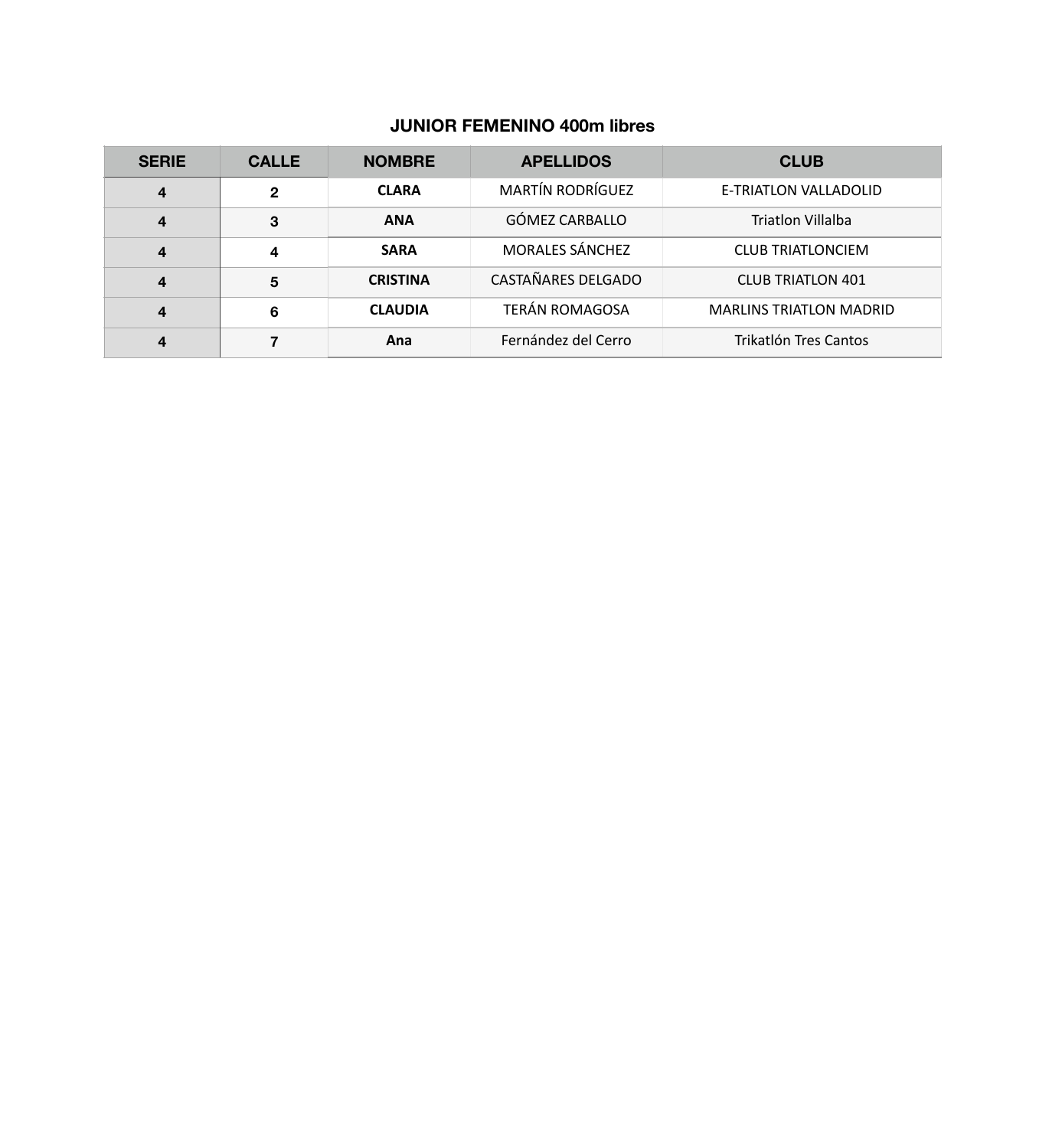## **JUNIOR MASCULINO 400m libres**

| <b>SERIE</b>    | <b>CALLE</b> | <b>NOMBRE</b>    | <b>APELLIDOS</b>      | <b>CLUB</b>                    |
|-----------------|--------------|------------------|-----------------------|--------------------------------|
| 5               |              | <b>SERGIO</b>    | QUIROGA RODRÍGUEZ     | Club Triatlon Boadilla - BeOne |
| 5               | $\mathbf{2}$ | <b>FRANCISCO</b> | <b>CUEVAS BARANDA</b> | <b>Triatlon Villalba</b>       |
| 5               | 3            | <b>IVÁN</b>      | <b>TORRES NEGRETE</b> | Club Triatlon Boadilla - BeOne |
| 5               | 4            | <b>Iván</b>      | Marchamalo Sama       | Club Triatlon Boadilla - BeOne |
| $5\phantom{.0}$ | 5            | <b>BACHIR</b>    | CAÑIZARES GALAN       | <b>CLUB TRIATLONCIEM</b>       |
| 5               | 6            | <b>NICO</b>      | FISCHER LÓPEZ         | C.D. VALDEBEBAS                |
| 5               |              | <b>SERGIO</b>    | <b>MARTIN LOPEZ</b>   | <b>TRI INFINITY MÓSTOLES</b>   |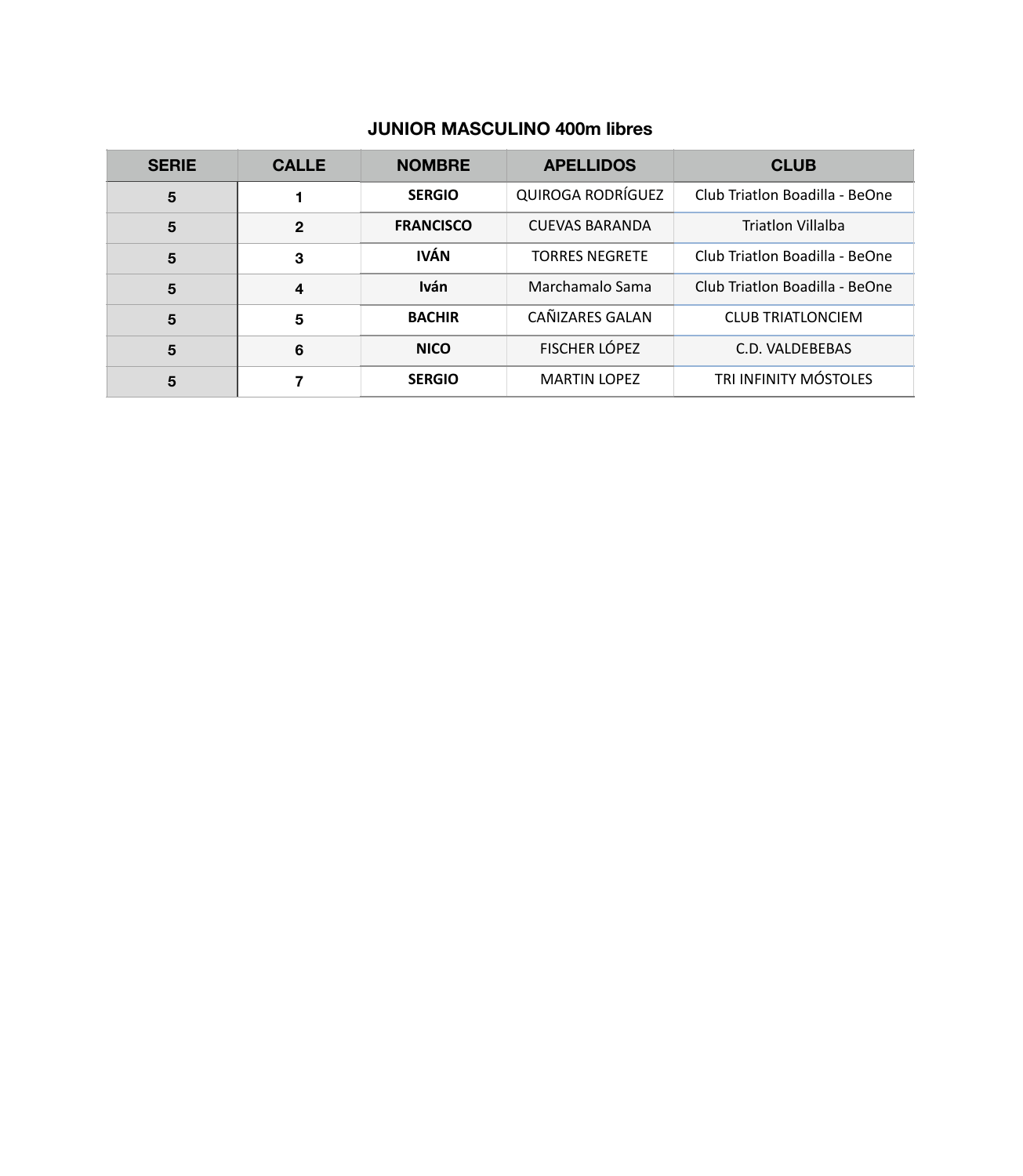#### **JUVENIL FEMENINO 100m libres**

| <b>SERIE</b>   | <b>CALLE</b>            | <b>NOMBRE</b>    | <b>APELLIDOS</b>         | <b>CLUB</b>                                |
|----------------|-------------------------|------------------|--------------------------|--------------------------------------------|
| 6              | 1                       | <b>MARTA</b>     | DE LAS HERAS SIRO        | <b>MARLINS TRIATLON MADRID</b>             |
| 6              | $\overline{2}$          | <b>PAULA</b>     | <b>VIDAL CASADO</b>      | TRI INFINITY MÓSTOLES                      |
| $6\phantom{1}$ | 3                       | <b>ALEJANDRA</b> | MARTINEZ GONZÁLEZ        | CLUB DE TRIATLÓN DIABLILLOS DE RIVAS       |
| $6\phantom{1}$ | 4                       | <b>CARLA</b>     | <b>MARTINEZ GONZALEZ</b> | CLUB DE TRIATLÓN DIABLILLOS DE RIVAS       |
| 6              | 5                       | <b>LUCIA</b>     | <b>ABAD ESTEBAN</b>      | <b>NARON</b>                               |
| 6              | 6                       | Alexia           | Santamaria Trapaga       | UNION ATLETICA COSLADA                     |
| 6              | $\overline{7}$          | <b>Adriana</b>   | Cejudo Julián            | <b>MARLINS TRIATLON MADRID</b>             |
|                |                         |                  |                          |                                            |
| $\overline{7}$ | $\mathbf 2$             | <b>CARLOTA</b>   | RODRÍGUEZ DE LA USADA    | TRI INFINITY MÓSTOLES                      |
| $\overline{7}$ | 3                       | <b>LUCIA</b>     | RAMAJO CASTILLA          | <b>CLUB TRIATLON 401</b>                   |
| $\overline{7}$ | 4                       | <b>PAULA</b>     | HIDALGO HERNANDEZ        | CLUB DE TRIATLÓN DIABLILLOS DE RIVAS       |
| $\overline{7}$ | 5                       | <b>Irene</b>     | Tébar Delgado            | C.D.E. ZONA DE META                        |
| $\overline{7}$ | 6                       | <b>CLARA</b>     | MARTINEZ-HUARTE SANTOYO  | TRI INFINITY MÓSTOLES                      |
| $\overline{7}$ | $\overline{7}$          | <b>SOFIA</b>     | PÁMPANAS MUÑOZ           | C.D. VALDEBEBAS                            |
|                |                         |                  |                          |                                            |
| 8              | $\mathbf 2$             | <b>SANDRA</b>    | <b>GÓMEZ MEJÍA</b>       | Club Triatlon Boadilla - BeOne             |
| 8              | 3                       | <b>ELENA</b>     | <b>GONZALEZ MORENO</b>   | C.D. VALDEBEBAS                            |
| 8              | 4                       | <b>VERONIKA</b>  | <b>VARELA ADRIAN</b>     | EL CID TRIATLON CLUB                       |
| 8              | 5                       | <b>PAULA</b>     | <b>GONZALEZ CHACON</b>   | ENPHORMA TRIATLON SAN AGUSTIN DEL GUADALIX |
| 8              | 6                       | <b>OPHELIE</b>   | <b>VIALLE</b>            | C.D. VALDEBEBAS                            |
| 8              | $\overline{\mathbf{r}}$ | Lucía            | Del Castillo Tirado      | <b>MARLINS TRIATLON MADRID</b>             |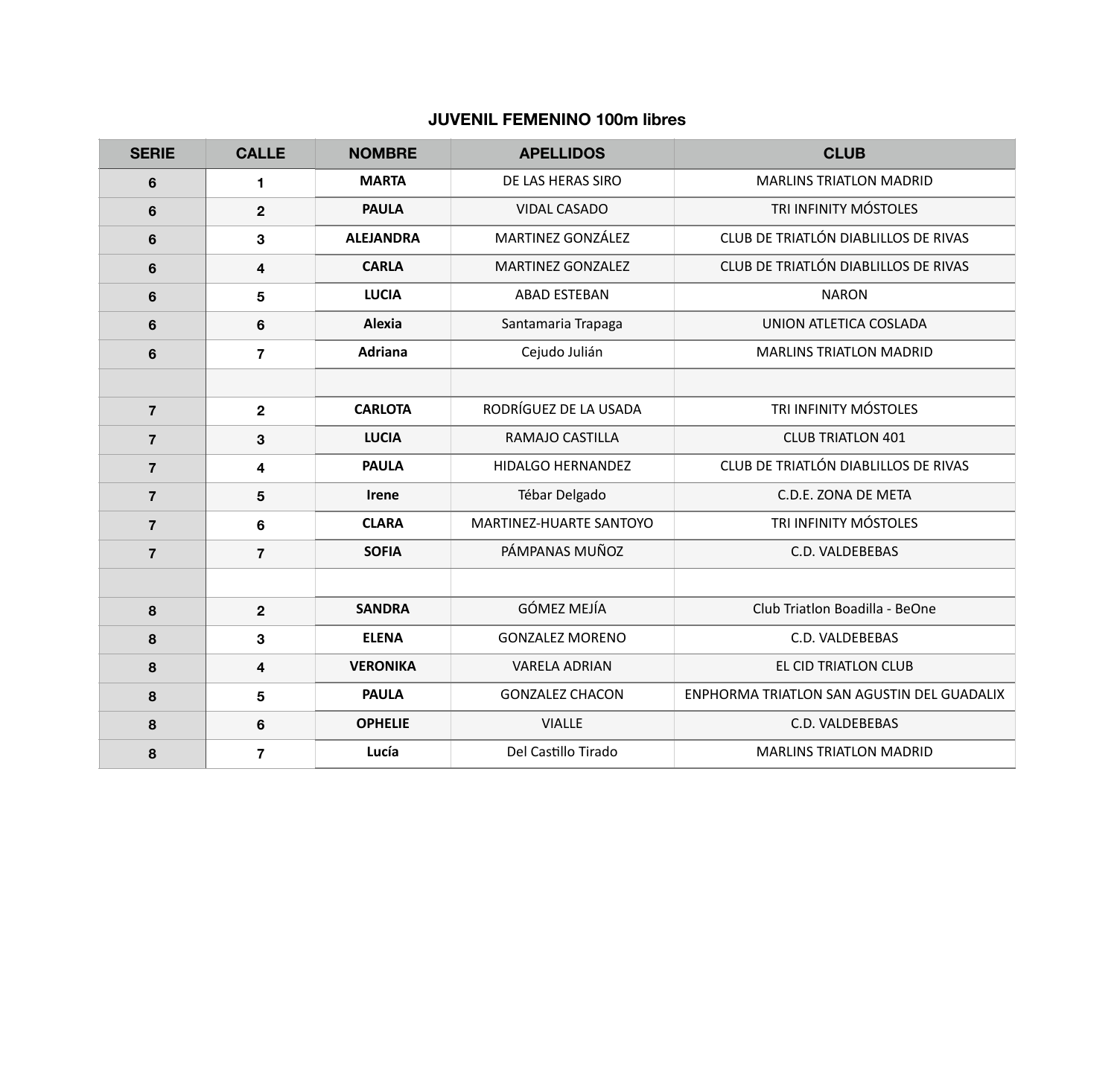## **CADETE FEMENINO 100m libres**

| <b>SERIE</b>     | <b>CALLE</b>            | <b>NOMBRE</b>      | <b>APELLIDOS</b>            | <b>CLUB</b>                                |
|------------------|-------------------------|--------------------|-----------------------------|--------------------------------------------|
| 9                | 1                       | PATRICIA ALEXANDRA | <b>ROLDAN RAMOS</b>         | UNION ATLETICA COSLADA                     |
| 9                | $\overline{2}$          | <b>PATRICIA</b>    | <b>QUIROGA RODRÍGUEZ</b>    | Club Triatlon Boadilla - BeOne             |
| 9                | 3                       | ana extrella       | rubio redondo               | AD TRIATLÓN ECOSPORT ALCOBENDAS            |
| 9                | 4                       | <b>CAYETANA</b>    | <b>VELASCO GARCÍA</b>       | TRI INFINITY MÓSTOLES                      |
| 9                | 5                       | <b>NAIARA</b>      | ROLDÀN ARCONES              | EL CID TRIATLON CLUB                       |
| $\boldsymbol{9}$ | 6                       | <b>MARIA</b>       | VAQUERIZA MINGUEZ           | CLUB LAS ENCINAS DE BOADILLA               |
| 9                | $\overline{7}$          | <b>VERA</b>        | <b>ESTEVEZ GAYOSO</b>       | ENPHORMA TRIATLON SAN AGUSTIN DEL GUADALIX |
|                  |                         |                    |                             |                                            |
| 10               | $\blacksquare$          | claudia            | alonso soblechero           | AD TRIATLÓN ECOSPORT ALCOBENDAS            |
| 10               | $\overline{2}$          | <b>JULIA</b>       | <b>TENORIO ALBO</b>         | <b>CLUB TRIATLONCIEM</b>                   |
| 10               | 3                       | <b>MARÍA</b>       | <b>TENORIO ALBO</b>         | <b>CLUB TRIATLONCIEM</b>                   |
| 10               | 4                       | <b>ADRIANA</b>     | MARTÍN FERNÁNDEZ            | <b>CLUB TRIATLON 401</b>                   |
| 10               | 5                       | <b>NAHIA</b>       | <b>GALARREGUI ALONSO</b>    | <b>TRIATLON CARABANCHEL</b>                |
| 10               | 6                       | Alíthea            | Antunes Hornsby             | Trikatlón Tres Cantos                      |
| 10               | $\overline{7}$          | <b>LUCÍA</b>       | <b>VALDALISO MADRIDEJOS</b> | Club Triatlon Boadilla - BeOne             |
|                  |                         |                    |                             |                                            |
| 11               | $\overline{\mathbf{2}}$ | alejandra          | villafranca sanz            | AD TRIATLÓN ECOSPORT ALCOBENDAS            |
| 11               | 3                       | <b>LEYRE</b>       | <b>VEGA ALMAZAN</b>         | UNION ATLETICA COSLADA                     |
| 11               | 4                       | <b>VERA</b>        | <b>CALVO GIL</b>            | AD TRIATLÓN ECOSPORT ALCOBENDAS            |
| 11               | 5                       | <b>CANDELA</b>     | <b>CUBILLO CUBILLO</b>      | CLUB LAS ENCINAS DE BOADILLA               |
| 11               | 6                       | Sara               | Bohega Nadal                | EL CID TRIATLON CLUB                       |
| 11               | $\overline{7}$          | <b>IRENE</b>       | <b>JIMENEZ DE CRISTOBAL</b> | Independiente                              |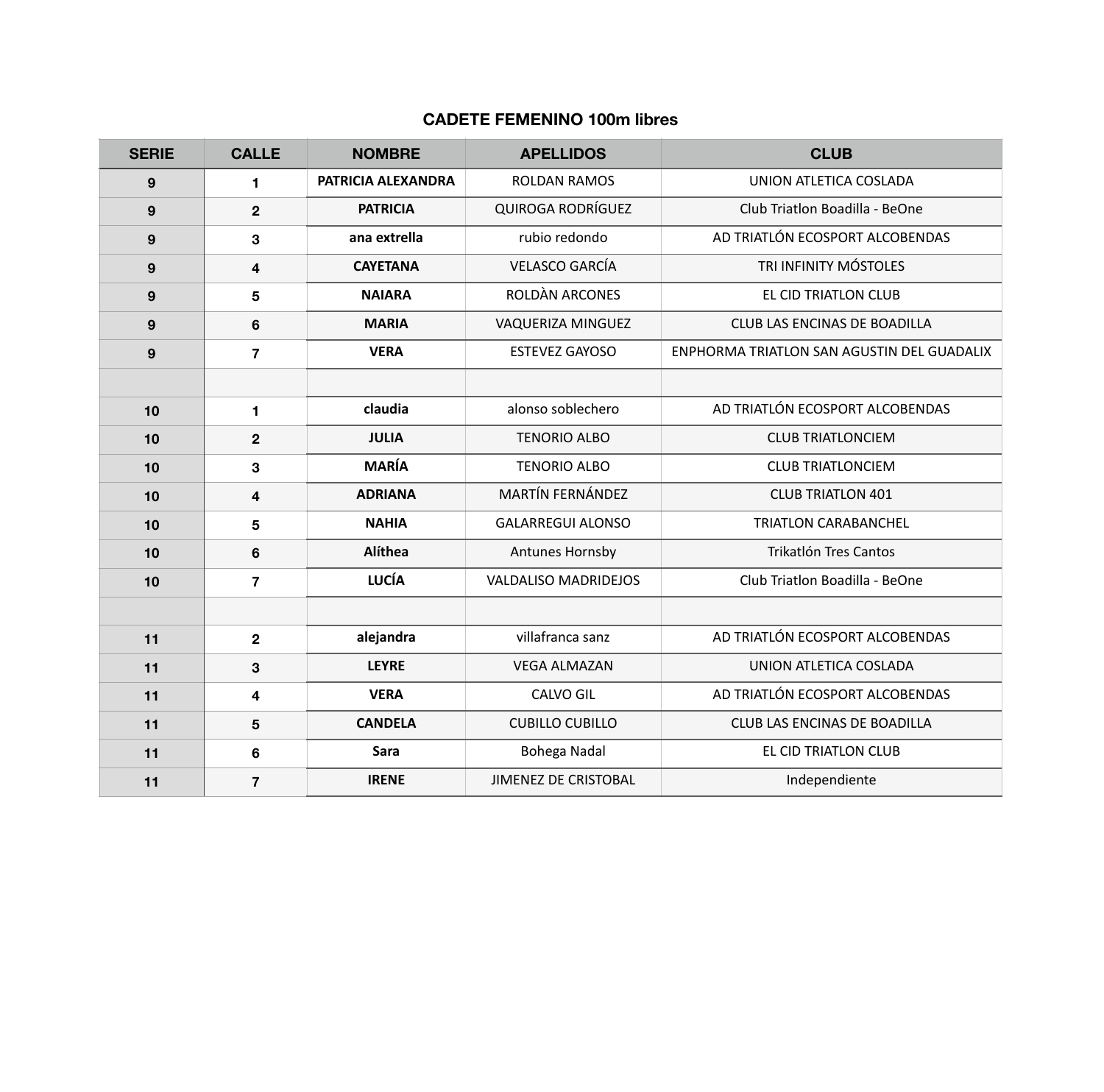## **JUVENIL FEMENINO 400m libres**

| <b>SERIE</b> | <b>CALLE</b>            | <b>NOMBRE</b>    | <b>APELLIDOS</b>         | <b>CLUB</b>                                |
|--------------|-------------------------|------------------|--------------------------|--------------------------------------------|
| 12           | 1                       | <b>MARTA</b>     | DE LAS HERAS SIRO        | <b>MARLINS TRIATLON MADRID</b>             |
| 12           | $\overline{2}$          | <b>PAULA</b>     | <b>VIDAL CASADO</b>      | TRI INFINITY MÓSTOLES                      |
| 12           | 3                       | <b>ALEJANDRA</b> | <b>MARTINEZ GONZÁLEZ</b> | CLUB DE TRIATLÓN DIABLILLOS DE RIVAS       |
| 12           | 4                       | <b>CARLA</b>     | <b>MARTINEZ GONZALEZ</b> | CLUB DE TRIATLÓN DIABLILLOS DE RIVAS       |
| 12           | $5\phantom{1}$          | <b>LUCIA</b>     | <b>ABAD ESTEBAN</b>      | <b>NARON</b>                               |
| 12           | 6                       | <b>Alexia</b>    | Santamaria Trapaga       | UNION ATLETICA COSLADA                     |
| 12           | $\overline{7}$          | <b>Adriana</b>   | Cejudo Julián            | <b>MARLINS TRIATLON MADRID</b>             |
|              |                         |                  |                          |                                            |
| 13           | $\overline{2}$          | <b>CARLOTA</b>   | RODRÍGUEZ DE LA USADA    | TRI INFINITY MÓSTOLES                      |
| 13           | $\mathbf{3}$            | <b>LUCIA</b>     | RAMAJO CASTILLA          | <b>CLUB TRIATLON 401</b>                   |
| 13           | $\overline{\mathbf{4}}$ | <b>PAULA</b>     | HIDALGO HERNANDEZ        | CLUB DE TRIATLÓN DIABLILLOS DE RIVAS       |
| 13           | $5\phantom{1}$          | <b>Irene</b>     | Tébar Delgado            | C.D.E. ZONA DE META                        |
| 13           | $6\phantom{1}$          | <b>CLARA</b>     | MARTINEZ-HUARTE SANTOYO  | TRI INFINITY MÓSTOLES                      |
| 13           | $\overline{7}$          | <b>SOFIA</b>     | PÁMPANAS MUÑOZ           | C.D. VALDEBEBAS                            |
|              |                         |                  |                          |                                            |
| 14           | $\overline{2}$          | <b>SANDRA</b>    | <b>GÓMEZ MEJÍA</b>       | Club Triatlon Boadilla - BeOne             |
| 14           | 3                       | <b>ELENA</b>     | <b>GONZALEZ MORENO</b>   | C.D. VALDEBEBAS                            |
| 14           | $\overline{\mathbf{4}}$ | <b>VERONIKA</b>  | <b>VARELA ADRIAN</b>     | EL CID TRIATLON CLUB                       |
| 14           | $\sqrt{5}$              | <b>PAULA</b>     | <b>GONZALEZ CHACON</b>   | ENPHORMA TRIATLON SAN AGUSTIN DEL GUADALIX |
| 14           | $6\phantom{1}$          | <b>OPHELIE</b>   | <b>VIALLE</b>            | C.D. VALDEBEBAS                            |
| 14           | $\overline{7}$          | Lucía            | Del Castillo Tirado      | <b>MARLINS TRIATLON MADRID</b>             |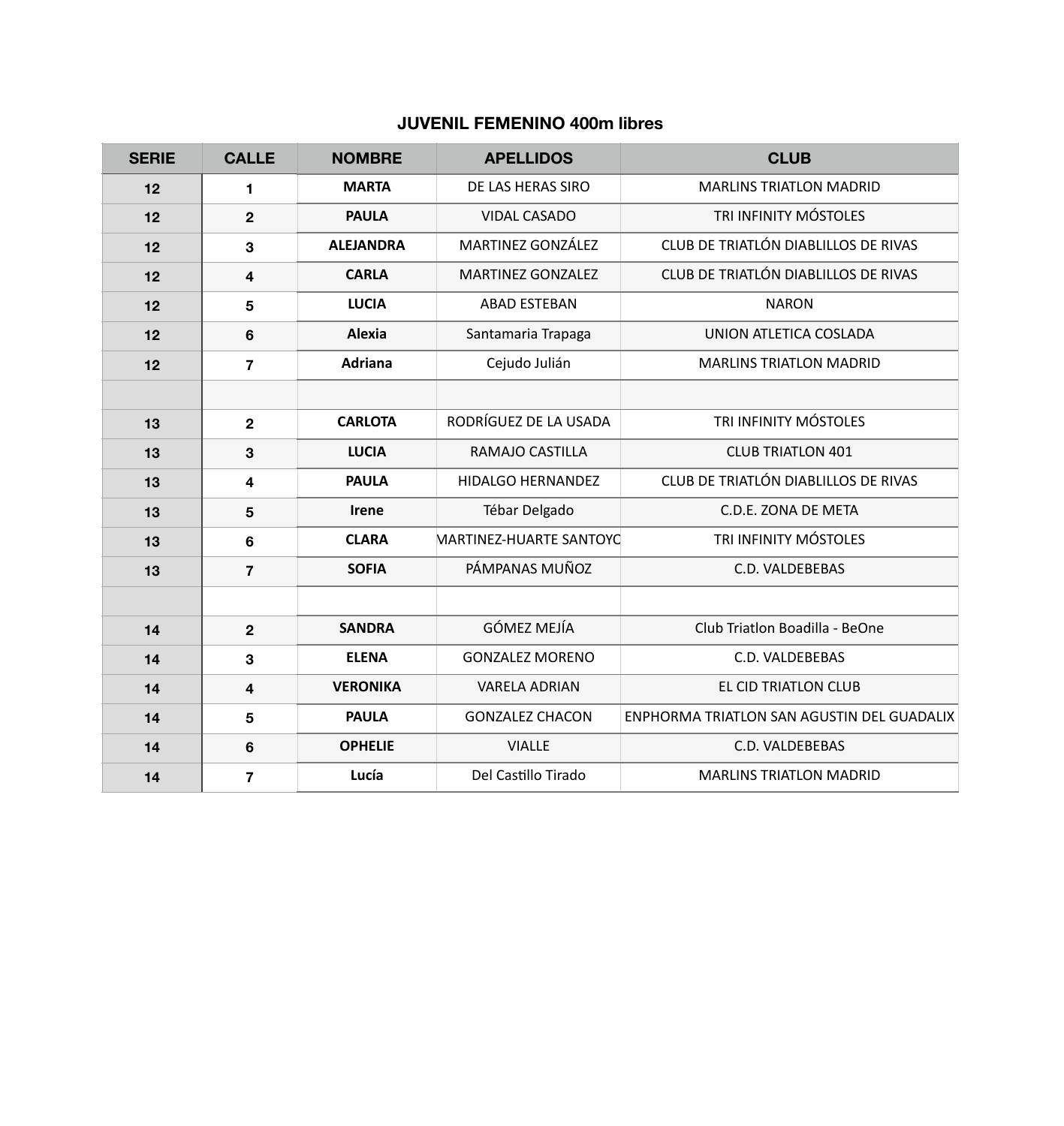## **CADETE FEMENINO 400m libres**

| <b>SERIE</b> | <b>CALLE</b>            | <b>NOMBRE</b>      | <b>APELLIDOS</b>            | <b>CLUB</b>                                |
|--------------|-------------------------|--------------------|-----------------------------|--------------------------------------------|
| 15           | 1                       | PATRICIA ALEXANDRA | <b>ROLDAN RAMOS</b>         | UNION ATLETICA COSLADA                     |
| 15           | $\mathbf 2$             | <b>PATRICIA</b>    | <b>QUIROGA RODRÍGUEZ</b>    | Club Triatlon Boadilla - BeOne             |
| 15           | 3                       | ana extrella       | rubio redondo               | AD TRIATLÓN ECOSPORT ALCOBENDAS            |
| 15           | 4                       | <b>CAYETANA</b>    | <b>VELASCO GARCÍA</b>       | TRI INFINITY MÓSTOLES                      |
| 15           | 5                       | <b>NAIARA</b>      | <b>ROLDÀN ARCONES</b>       | EL CID TRIATLON CLUB                       |
| 15           | 6                       | <b>MARIA</b>       | VAQUERIZA MINGUEZ           | CLUB LAS ENCINAS DE BOADILLA               |
| 15           | $\overline{7}$          | <b>VERA</b>        | <b>ESTEVEZ GAYOSO</b>       | ENPHORMA TRIATLON SAN AGUSTIN DEL GUADALIX |
|              |                         |                    |                             |                                            |
| 16           | 1                       | claudia            | alonso soblechero           | AD TRIATLÓN ECOSPORT ALCOBENDAS            |
| 16           | $\mathbf 2$             | <b>JULIA</b>       | <b>TENORIO ALBO</b>         | <b>CLUB TRIATLONCIEM</b>                   |
| 16           | 3                       | <b>MARÍA</b>       | <b>TENORIO ALBO</b>         | <b>CLUB TRIATLONCIEM</b>                   |
| 16           | 4                       | <b>ADRIANA</b>     | <b>MARTÍN FERNÁNDEZ</b>     | <b>CLUB TRIATLON 401</b>                   |
| 16           | 5                       | <b>NAHIA</b>       | <b>GALARREGUI ALONSO</b>    | <b>TRIATLON CARABANCHEL</b>                |
| 16           | 6                       | Alíthea            | Antunes Hornsby             | <b>Trikatlón Tres Cantos</b>               |
| 16           | $\overline{7}$          | <b>LUCÍA</b>       | <b>VALDALISO MADRIDEJOS</b> | Club Triatlon Boadilla - BeOne             |
|              |                         |                    |                             |                                            |
| 17           | $\overline{2}$          | alejandra          | villafranca sanz            | AD TRIATLÓN ECOSPORT ALCOBENDAS            |
| 17           | 3                       | <b>LEYRE</b>       | <b>VEGA ALMAZAN</b>         | UNION ATLETICA COSLADA                     |
| 17           | 4                       | <b>VERA</b>        | <b>CALVO GIL</b>            | AD TRIATLÓN ECOSPORT ALCOBENDAS            |
| 17           | 5                       | <b>CANDELA</b>     | <b>CUBILLO CUBILLO</b>      | CLUB LAS ENCINAS DE BOADILLA               |
| 17           | 6                       | Sara               | <b>Bohega Nadal</b>         | EL CID TRIATLON CLUB                       |
| 17           | $\overline{\mathbf{r}}$ | <b>IRENE</b>       | <b>JIMENEZ DE CRISTOBAL</b> | Independiente                              |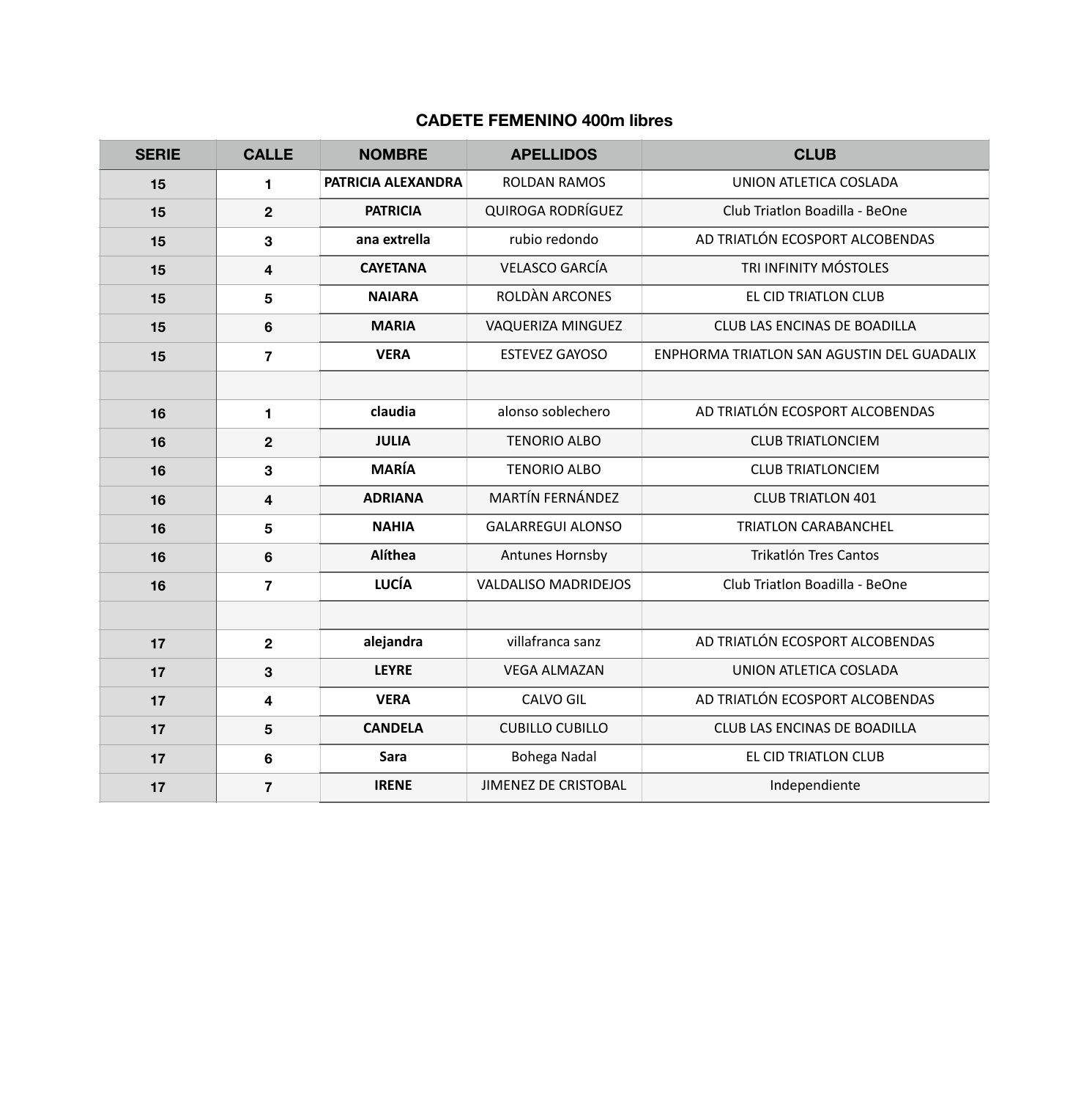## **JUVENIL MASCULINO 100m libres**

| <b>SERIE</b> | <b>CALLE</b>            | <b>NOMBRE</b>        | <b>APELLIDOS</b>          | <b>CLUB</b>                          |
|--------------|-------------------------|----------------------|---------------------------|--------------------------------------|
| 18           | 1                       | <b>MARIO</b>         | <b>SALAZAR ALONSO</b>     | <b>CLUB TRIATLON 401</b>             |
| 18           | $\mathbf{2}$            | <b>Eneko</b>         | de Castro Cativiela       | CLUB DE TRIATLÓN DIABLILLOS DE RIVAS |
| 18           | 3                       | <b>ADRIAN</b>        | ALVARO GARCÍA             | CLUB DE TRIATLÓN DIABLILLOS DE RIVAS |
| 18           | $\overline{\mathbf{4}}$ | <b>PABLO</b>         | <b>BERNAD CALVO</b>       | <b>CLUB TRIATLONCIEM</b>             |
| 18           | 5                       | <b>ALEJANDRO</b>     | PLA ESTEBANEZ             | CLUB DE TRIATLÓN DIABLILLOS DE RIVAS |
| 18           | 6                       | <b>ALEJANDRO</b>     | <b>CUBILLO CUBILLO</b>    | Club Triatlon Boadilla - BeOne       |
| 18           | $\overline{\mathbf{7}}$ | <b>ERIK</b>          | <b>CASTELLO BLASCO</b>    | CLUB VILLA DE VALDEMORO TRIATLON     |
|              |                         |                      |                           |                                      |
| 19           | 1                       | <b>RAUL</b>          | <b>MOLNE COBA</b>         | Club Triatlon Boadilla - BeOne       |
| 19           | $\mathbf 2$             | <b>CARLOS</b>        | <b>CUBILLO LORES</b>      | CLUB DE TRIATLÓN DIABLILLOS DE RIVAS |
| 19           | 3                       | Raúl                 | Selma Chenel              | <b>CLUB TRIATLON 401</b>             |
| 19           | $\overline{\mathbf{4}}$ | <b>VICENTE DAVID</b> | <b>SESMERO CASTRO</b>     | CLUB DE TRIATLÓN DIABLILLOS DE RIVAS |
| 19           | 5                       | <b>PABLO</b>         | SALVADOR MUÑOZ            | Club Triatlon Boadilla - BeOne       |
| 19           | 6                       | <b>VICTOR</b>        | SANCHEZ SANCHEZ           | Triatlón alpedrete                   |
| 19           | $\overline{7}$          | <b>ROBERTO</b>       | <b>ALCAIDE HITA</b>       | TRI INFINITY MÓSTOLES                |
|              |                         |                      |                           |                                      |
| 20           | 1                       | <b>LUCAS</b>         | ZAZO GARCIA               | Trikatlón Tres Cantos                |
| 20           | $\overline{2}$          | <b>ISAAC</b>         | CASADO GARCÍA             | CLUB DE TRIATLÓN DIABLILLOS DE RIVAS |
| 20           | 3                       | <b>DIEGO</b>         | RODRIGUEZ SALINAS         | <b>CLUB TRIATLON 401</b>             |
| 20           | 4                       | <b>GUILLERMO</b>     | <b>ARRANZ MARTIN</b>      | AD TRIATLÓN ECOSPORT ALCOBENDAS      |
| 20           | 5                       | <b>OSCAR</b>         | PEREZ RODRÍGUEZ           | TRI INFINITY MÓSTOLES                |
| 20           | 6                       | <b>DANIEL</b>        | <b>GAMON JIMENO</b>       | CLUB DE TRIATLÓN DIABLILLOS DE RIVAS |
| 20           | $\overline{7}$          | <b>MARIO</b>         | SANCHEZ TORREÑO           | UNION ATLETICA COSLADA               |
|              |                         |                      |                           |                                      |
| 21           | 1                       | <b>DAVID</b>         | ARMENGOL LEIVA            | CLUB LAS ENCINAS DE BOADILLA         |
| 21           | $\overline{2}$          | <b>NICOLAS</b>       | REGAÑO CORTES             | CLUB DE TRIATLÓN DIABLILLOS DE RIVAS |
| 21           | 3                       | <b>JUAN</b>          | MANCEÑIDO PARRADO         | CLUB DE TRIATLÓN DIABLILLOS DE RIVAS |
| 21           | $\overline{\mathbf{4}}$ | <b>PABLO</b>         | <b>DELGADO MERINO</b>     | TRI INFINITY MÓSTOLES                |
| 21           | 5                       | <b>Marcos</b>        | Lacalle Lopez             | <b>CETRI</b>                         |
| 21           | 6                       | <b>Marcos</b>        | <b>SIRVENT SANABIA</b>    | <b>Triatlon Villalba</b>             |
| 21           | $\overline{\mathbf{7}}$ | <b>JAVIER</b>        | <b>MARTÍNEZ BERENGUER</b> | <b>CLUB TRIATLON LAS ROZAS</b>       |
|              |                         |                      |                           |                                      |
| 22           | 1                       | mario                | fernandez gil             | UNION ATLETICA COSLADA               |
| 22           | $\overline{2}$          | <b>SERGIO</b>        | MIGUELEZ RANZ             | <b>CLUB TRIATLON 401</b>             |
| 22           | 3                       | <b>DAVID</b>         | GONZÁLEZ GARCÍA           | Club Triatlon Boadilla - BeOne       |
| 22           | $\overline{\mathbf{4}}$ | Lucas                | Menéndez Gagnon           | <b>CLUB TRIATLON LAS ROZAS</b>       |
| 22           | 5                       | <b>Andrés</b>        | Méndez Linares            | <b>3T TRI TRAIL TEAM</b>             |
| 22           | 6                       | <b>ANGEL</b>         | DE LA CALLE RENDONDO      | TRI INFINITY MÓSTOLES                |
| 22           | $\overline{7}$          | <b>VICTOR</b>        | <b>VALLINOT GOMEZ</b>     | CLUB DE TRIATLÓN DIABLILLOS DE RIVAS |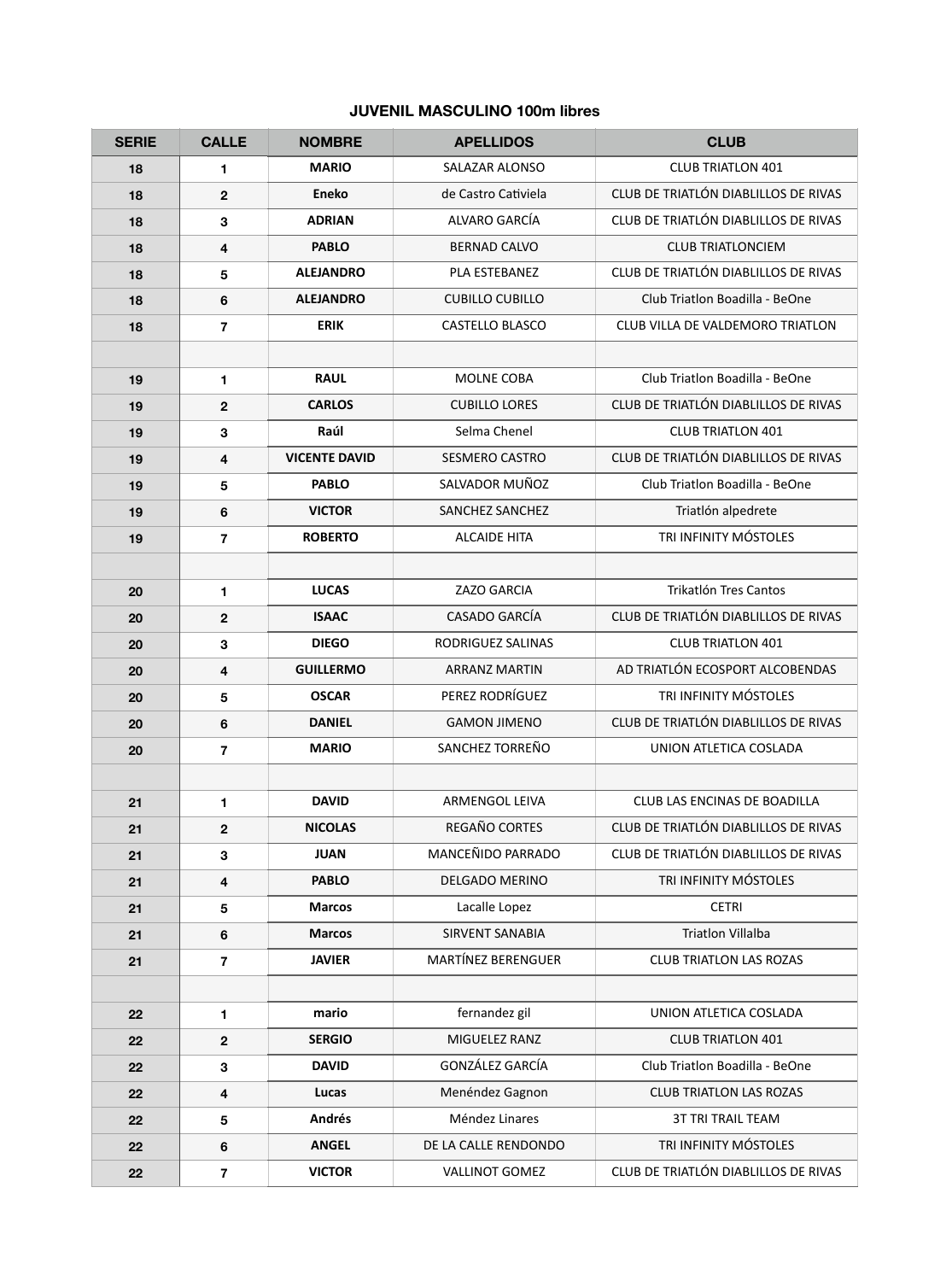# **JUVENIL MASCULINO 400m libres**

| <b>SERIE</b> | <b>CALLE</b>            | <b>NOMBRE</b>        | <b>APELLIDOS</b>          | <b>CLUB</b>                          |
|--------------|-------------------------|----------------------|---------------------------|--------------------------------------|
| 23           | 1                       | <b>MARIO</b>         | <b>SALAZAR ALONSO</b>     | <b>CLUB TRIATLON 401</b>             |
| 23           | $\mathbf 2$             | <b>Eneko</b>         | de Castro Cativiela       | CLUB DE TRIATLÓN DIABLILLOS DE RIVAS |
| 23           | $\mathbf 3$             | <b>ADRIAN</b>        | ALVARO GARCÍA             | CLUB DE TRIATLÓN DIABLILLOS DE RIVAS |
| 23           | 4                       | <b>PABLO</b>         | <b>BERNAD CALVO</b>       | <b>CLUB TRIATLONCIEM</b>             |
| 23           | 5                       | <b>ALEJANDRO</b>     | PLA ESTEBANEZ             | CLUB DE TRIATLÓN DIABLILLOS DE RIVAS |
| 23           | 6                       | <b>ALEJANDRO</b>     | <b>CUBILLO CUBILLO</b>    | Club Triatlon Boadilla - BeOne       |
| 23           | $\overline{\mathbf{r}}$ | <b>ERIK</b>          | <b>CASTELLO BLASCO</b>    | CLUB VILLA DE VALDEMORO TRIATLON     |
|              |                         |                      |                           |                                      |
| 24           | 1                       | <b>RAUL</b>          | <b>MOLNE COBA</b>         | Club Triatlon Boadilla - BeOne       |
| 24           | $\mathbf 2$             | <b>CARLOS</b>        | <b>CUBILLO LORES</b>      | CLUB DE TRIATLÓN DIABLILLOS DE RIVAS |
| 24           | 3                       | Raúl                 | Selma Chenel              | <b>CLUB TRIATLON 401</b>             |
| 24           | 4                       | <b>VICENTE DAVID</b> | SESMERO CASTRO            | CLUB DE TRIATLÓN DIABLILLOS DE RIVAS |
| 24           | 5                       | <b>PABLO</b>         | SALVADOR MUÑOZ            | Club Triatlon Boadilla - BeOne       |
| 24           | 6                       | <b>VICTOR</b>        | SANCHEZ SANCHEZ           | Triatlón alpedrete                   |
| 24           | $\overline{7}$          | <b>ROBERTO</b>       | <b>ALCAIDE HITA</b>       | TRI INFINITY MÓSTOLES                |
|              |                         |                      |                           |                                      |
| 25           | 1                       | <b>LUCAS</b>         | ZAZO GARCIA               | <b>Trikatlón Tres Cantos</b>         |
| 25           | $\mathbf 2$             | <b>ISAAC</b>         | CASADO GARCÍA             | CLUB DE TRIATLÓN DIABLILLOS DE RIVAS |
| 25           | 3                       | <b>DIEGO</b>         | RODRIGUEZ SALINAS         | <b>CLUB TRIATLON 401</b>             |
| 25           | 4                       | <b>GUILLERMO</b>     | <b>ARRANZ MARTIN</b>      | AD TRIATLÓN ECOSPORT ALCOBENDAS      |
| 25           | 5                       | <b>OSCAR</b>         | PEREZ RODRÍGUEZ           | TRI INFINITY MÓSTOLES                |
| 25           | 6                       | <b>DANIEL</b>        | <b>GAMON JIMENO</b>       | CLUB DE TRIATLÓN DIABLILLOS DE RIVAS |
| 25           | $\overline{7}$          | <b>MARIO</b>         | SANCHEZ TORREÑO           | UNION ATLETICA COSLADA               |
|              |                         |                      |                           |                                      |
| 26           | 1                       | <b>DAVID</b>         | ARMENGOL LEIVA            | CLUB LAS ENCINAS DE BOADILLA         |
| 26           | $\mathbf{2}$            | <b>NICOLAS</b>       | <b>REGAÑO CORTES</b>      | CLUB DE TRIATLÓN DIABLILLOS DE RIVAS |
| 26           | 3                       | <b>JUAN</b>          | MANCEÑIDO PARRADO         | CLUB DE TRIATLÓN DIABLILLOS DE RIVAS |
| 26           | 4                       | <b>PABLO</b>         | <b>DELGADO MERINO</b>     | TRI INFINITY MÓSTOLES                |
| 26           | 5                       | <b>Marcos</b>        | Lacalle Lopez             | <b>CETRI</b>                         |
| 26           | 6                       | <b>Marcos</b>        | <b>SIRVENT SANABIA</b>    | <b>Triatlon Villalba</b>             |
| 26           | 7                       | <b>JAVIER</b>        | <b>MARTÍNEZ BERENGUER</b> | <b>CLUB TRIATLON LAS ROZAS</b>       |
|              |                         |                      |                           |                                      |
| 27           | 1                       | mario                | fernandez gil             | UNION ATLETICA COSLADA               |
| 27           | $\mathbf 2$             | <b>SERGIO</b>        | MIGUELEZ RANZ             | <b>CLUB TRIATLON 401</b>             |
| 27           | 3                       | <b>DAVID</b>         | GONZÁLEZ GARCÍA           | Club Triatlon Boadilla - BeOne       |
| 27           | 4                       | Lucas                | Menéndez Gagnon           | <b>CLUB TRIATLON LAS ROZAS</b>       |
| 27           | 5                       | Andrés               | Méndez Linares            | <b>3T TRI TRAIL TEAM</b>             |
| 27           | $6\phantom{1}$          | <b>ANGEL</b>         | DE LA CALLE RENDONDO      | TRI INFINITY MÓSTOLES                |
| 27           | $\overline{7}$          | <b>VICTOR</b>        | <b>VALLINOT GOMEZ</b>     | CLUB DE TRIATLÓN DIABLILLOS DE RIVAS |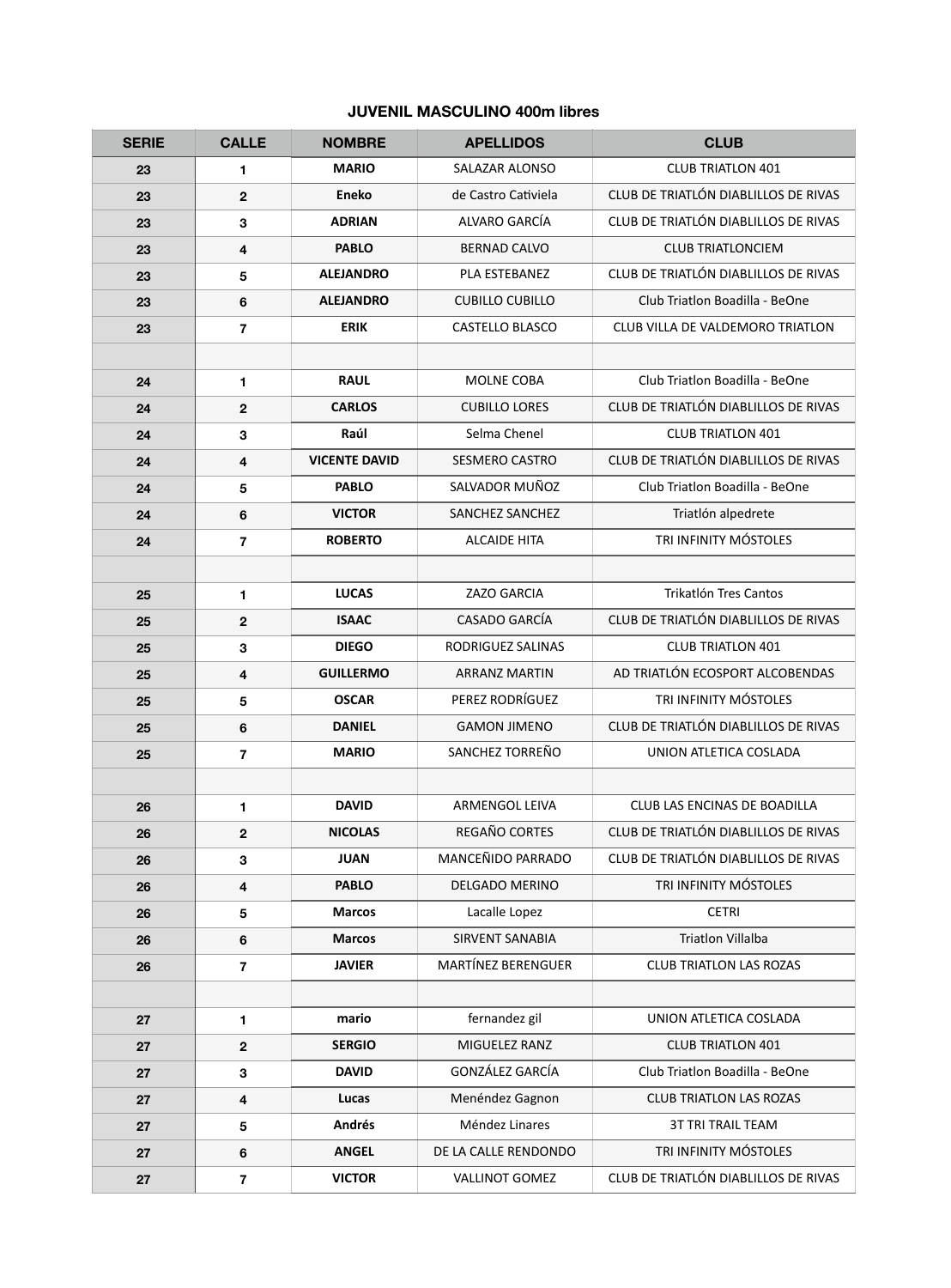#### **CADETE MASCULINO 100m libres**

| <b>SERIE</b> | <b>CALLE</b>            | <b>NOMBRE</b>         | <b>APELLIDOS</b>         | <b>CLUB</b>                                      |
|--------------|-------------------------|-----------------------|--------------------------|--------------------------------------------------|
| 28           | 1                       | <b>JORGE</b>          | <b>PUERTAS MARTI</b>     | TRI INFINITY MÓSTOLES                            |
| 28           | $\mathbf{2}$            | <b>SAMUEL</b>         | <b>ORTIZ DEL FRESNO</b>  | TRI INFINITY MÓSTOLES                            |
| 28           | $\mathbf{3}$            | <b>HUGO</b>           | ROSÁENZ ARANDA           | Club Triatlon Boadilla - BeOne                   |
| 28           | 4                       | <b>ALVARO</b>         | <b>LLINARES CARDEDAL</b> | <b>C.D.E.TRIATLON SAN SEBASTIAN DE LOS REYES</b> |
| 28           | $\overline{\mathbf{5}}$ | Jaime                 | Mendieta García          | CLUB LAS ENCINAS DE BOADILLA                     |
| 28           | 6                       | <b>JOSÉ</b>           | NARANJO MARTÍN           | Club Triatlon Boadilla - BeOne                   |
| 28           | $\overline{7}$          | <b>Daniel</b>         | Trebol Velazquez         | Triatlón Vicálvaro                               |
| 28           | 8                       | <b>BRUNO</b>          | <b>MATO MARTIN</b>       | ENPHORMA TRIATLON SAN AGUSTIN DEL GUADALIX       |
|              |                         |                       |                          |                                                  |
| 29           | $\mathbf{1}$            | <b>ALEJANDRO</b>      | DE LA VIUDA JUAN         | CLUB DE TRIATLÓN DIABLILLOS DE RIVAS             |
| 29           | $\mathbf 2$             | <b>PEDRO</b>          | <b>BENEITEZ NAVARRO</b>  | TRI INFINITY MÓSTOLES                            |
| 29           | 3                       | <b>VICTOR LOUIS</b>   | COSTE.                   | AD TRIATLÓN ECOSPORT ALCOBENDAS                  |
| 29           | $\overline{\mathbf{4}}$ | <b>DANIEL</b>         | LOPEZ CALVO              | CLUB DE TRIATLÓN DIABLILLOS DE RIVAS             |
| 29           | $5\phantom{.0}$         | Raúl                  | Antón Barrios            | Triatlón Vicálvaro                               |
| 29           | $\bf 6$                 | Hugo                  | Núñez Cormy              | <b>CLUB TRIATLON LAS ROZAS</b>                   |
| 29           | $\overline{7}$          | <b>DANIEL</b>         | <b>NISTAL NOGAL</b>      | C.D. VALDEBEBAS                                  |
| 29           | 8                       | Hugo                  | <b>Fuentes Pereira</b>   | Triatlón Vicálvaro                               |
|              |                         |                       |                          |                                                  |
| 30           | $\mathbf{1}$            | <b>HUGO</b>           | QUESADA SUAREZ           | <b>CLUB TRIATLON HUNO CASARRUBUELOS</b>          |
| 30           | $\mathbf 2$             | Joaquín               | Contreras Ocampo         | Trikatlón Tres Cantos                            |
| 30           | 3                       | Jonay                 | Almazan Alvarez          | Triatlón Vicálvaro                               |
| 30           | 4                       | <b>DAVID</b>          | <b>CUERDO DEL RÍO</b>    | Club Triatlon Boadilla - BeOne                   |
| 30           | $5\phantom{.0}$         | <b>ALVARO</b>         | <b>GAMON JIMENO</b>      | CLUB DE TRIATLÓN DIABLILLOS DE RIVAS             |
| 30           | 6                       | <b>MARCOS</b>         | <b>GARCÍA LOU</b>        | CLUB LAS ENCINAS DE BOADILLA                     |
| 30           | $\overline{7}$          | <b>MARCOS</b>         | REGAÑO CORTES            | CLUB DE TRIATLÓN DIABLILLOS DE RIVAS             |
| 30           | 8                       | <b>Mario</b>          | Cuesta Zafra             | EL CID TRIATLON CLUB                             |
|              |                         |                       |                          |                                                  |
| 31           | $\mathbf{1}$            | <b>AITOR</b>          | <b>CACHEIRO MADRID</b>   | CLUB DE TRIATLÓN DIABLILLOS DE RIVAS             |
| 31           | $\mathbf{2}$            | Rodrigo               | Alonso Arias             | TRI-TORREJÓN                                     |
| 31           | $\mathbf{3}$            | <b>HECTOR</b>         | <b>GARCIA LANCHA</b>     | <b>CLUB TRIATLON 401</b>                         |
| 31           | 4                       | <b>PABLO</b>          | <b>REAL PRADO</b>        | C.D. VALDEBEBAS                                  |
| 31           | $\overline{\mathbf{5}}$ | <b>Diego</b>          | Zazo García              | Trikatlón Tres Cantos                            |
| 31           | 6                       | <b>ÁLVARO</b>         | LUQUE FABUEL             | <b>CLUB TRIATLON 401</b>                         |
| 31           | $\overline{7}$          | <b>Sergio</b>         | Rodríguez Sánchez        | Triatlón Vicálvaro                               |
| 31           | 8                       | <b>MARIO</b>          | MARTÍNEZ AMO             | Club Natación Triatlon Barajas                   |
|              |                         |                       |                          |                                                  |
| 32           | $\mathbf{1}$            | <b>SERGI</b>          | ARMENGOL LEIVA           | CLUB LAS ENCINAS DE BOADILLA                     |
| 32           | $\mathbf{2}$            | <b>Pietro Eduardo</b> | Peralta                  | AD TRIATLÓN ECOSPORT ALCOBENDAS                  |
| 32           | $\mathbf{3}$            | <b>IKER</b>           | <b>MARTIN PARRILLA</b>   | <b>CLUB TRIATLON 401</b>                         |
| 32           | 4                       | Aaron                 | Arjonilla Loureiro       | Triatlón Vicálvaro                               |
| 32           | $\overline{\mathbf{5}}$ | <b>ADRIAN</b>         | <b>GONZALEZ VIDANIA</b>  | <b>CLUB TRIATLON HUNO CASARRUBUELOS</b>          |
| 32           | $6\phantom{1}6$         | <b>Diego</b>          | Gómez Ruiz               | Triatlón Vicálvaro                               |
| 32           | $\overline{7}$          | Jorge                 | Hidalgo Sánchez          | <b>CLUB TRIATLON LAS ROZAS</b>                   |